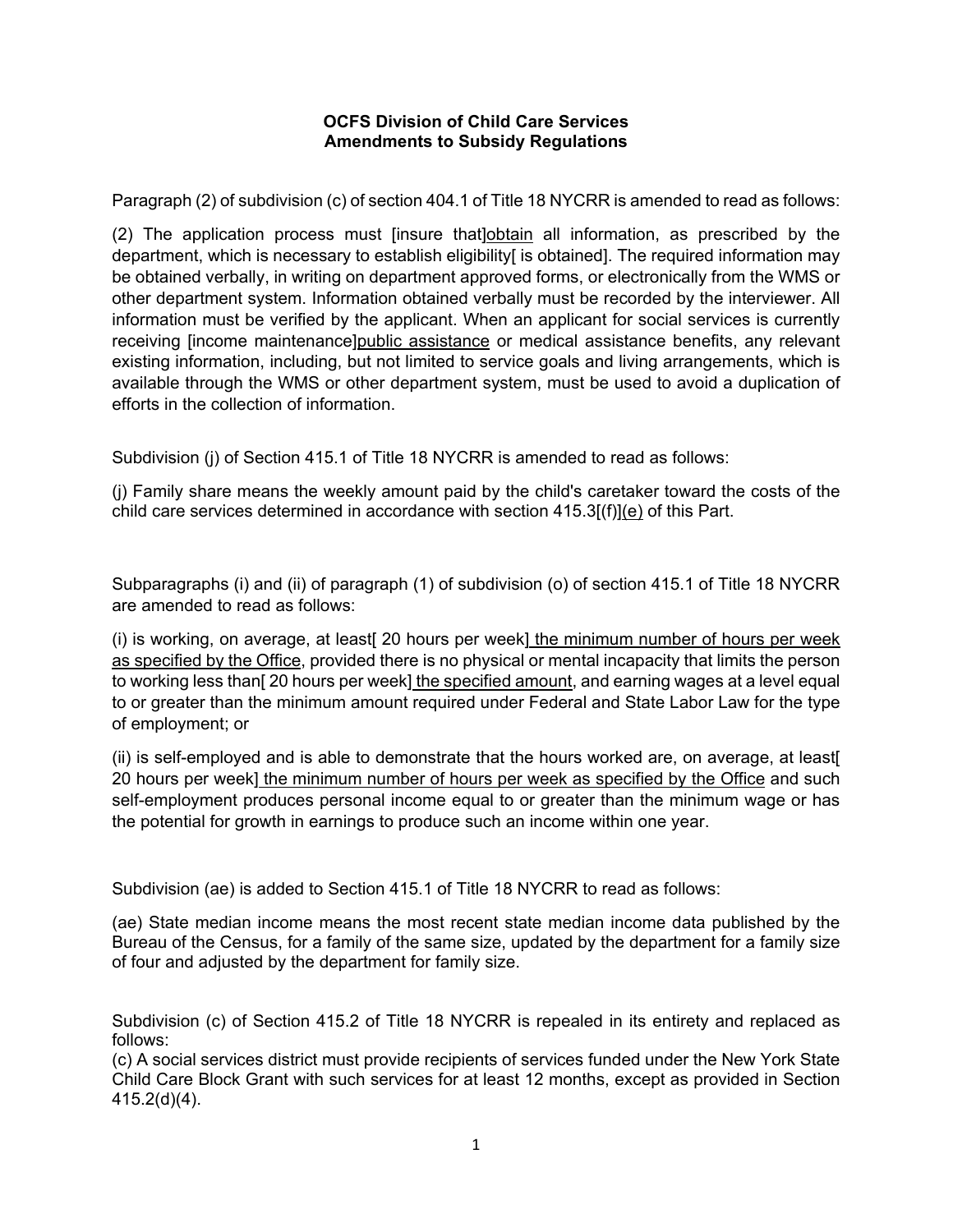Clause (a) of subparagraph (i) of paragraph (1) of subdivision (d) of Section 415.2 of Title 18 NYCRR is amended to read as follows:

(a) families with very low income. [Each social services district must establish in its consolidated services plan or integrated county plan an income level at or below 200 percent of the State income standard which will constitute the upper income level for families with very low income] Very low income is defined as an income level up to 200 percent of the state income standard;

Clause (a) of subparagraph (ii) of paragraph (1) of subdivision (d) of Section 415.2 of Title 18 NYCRR is amended to read as follows:

(a) Local priorities [may refine but can not] cannot replace the federally mandated priorities.

Clause (b) of subparagraph (ii) of paragraph (1) of subdivision (d) of Section 415.2 of Title 18 NYCRR is amended to read as follows:

(b) Local priorities may be based on one or a combination of factors[, including, but not limited to, household composition, reason for child care, and]. Local priorities established under the child care block grant cannot be based on income level.

Subparagraph (ii) of paragraph (3) of subdivision (d) of Section 415.2 of Title 18 NYCRR is amended to read as follows:

(ii) A social services district that has not established set asides must open a new case for an eligible family if the district has sufficient funding available to provide child care services to that family for the 12-month eligibility period at the time the family is determined to be eligible. If the district does not have sufficient funding available because all of the available funds are projected to be needed for open child care cases, the district may deny services to a family which is not eligible for a child care guarantee or place the family on a waiting list for subsidies.

Paragraph (4) of subdivision (d) of Section 415.2 of Title 18 NYCRR is amended to read as follows:

(4) Case closings.

(i) For New York State Child Care Block Grant funds, a social services district must provide services to recipients for the duration of the 12-month eligibility period unless:

(a) The recipient family's income exceeds 85 percent of state median income;

(b) The recipient family has experienced a non-temporary cessation in work or attendance at a training or education program;

(c) The recipient failed to agree to a reasonable plan for repayment or recovery of an overpayment or failed to comply with an agreed upon plan for repayment or recovery of an overpayment;

(d) The recipient has been convicted of or voluntarily admitted to fraudulently receiving child care assistance; or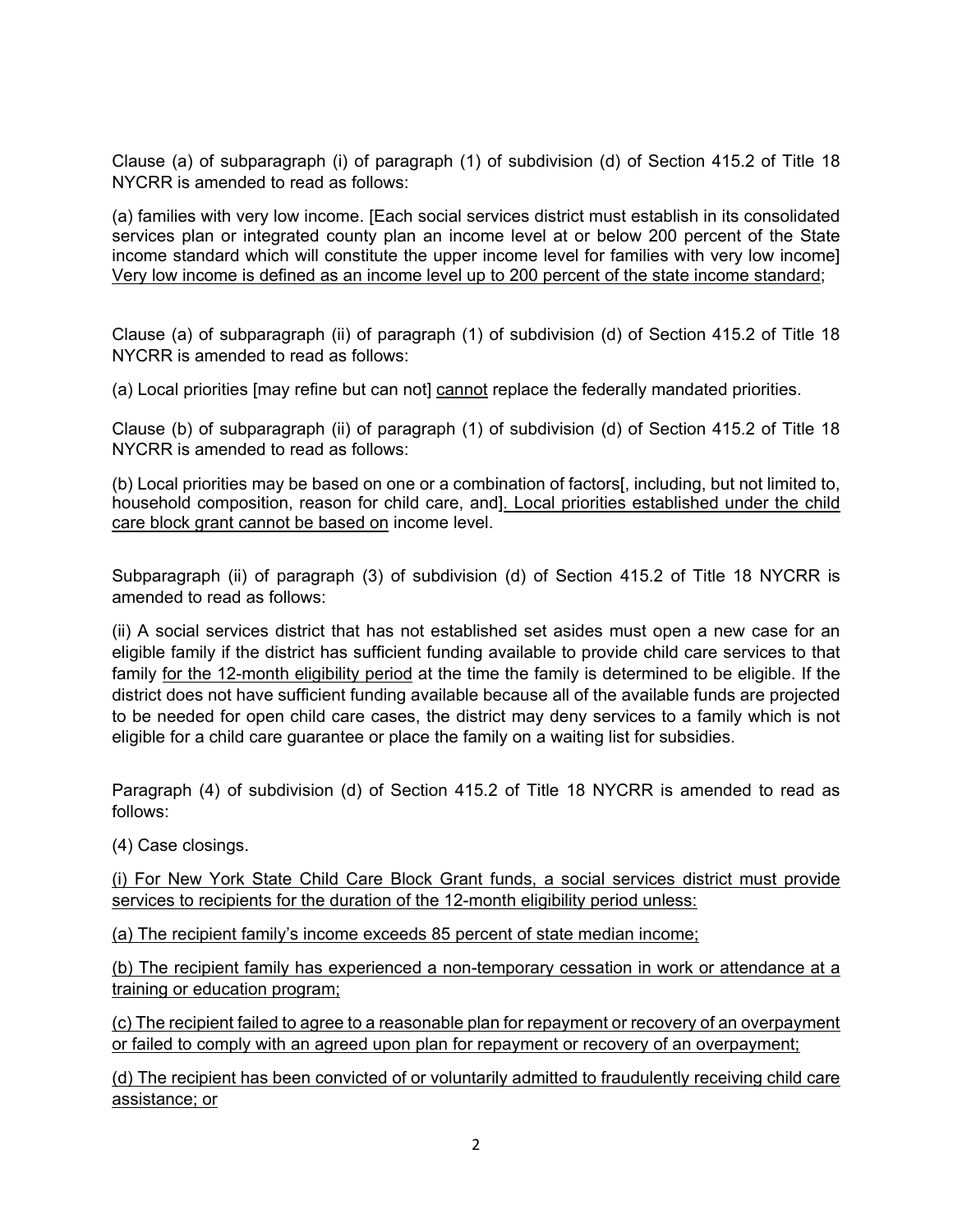(e) The recipient certified and attested to false information on the application for child care assistance and/or enrollment form or any attachment thereto.

(ii) For Title XX funds, once a social services district has committed all of the funds available to it, either through set asides approved in the district's consolidated services plan or integrated county plan and/or because all of the available funds are projected to be needed for open child care cases, the social services district may discontinue funding to those families which are not eligible for a child care guarantee that have lower priorities in order to serve families with higher priorities. If no priorities are established beyond the federally-mandated priorities and all funds are committed, case closings for families which are not eligible under a child care guarantee and are not a federally-mandated priority must be based on the length of time in receipt of services. The length of time used to close cases may be based either on the shortest or longest time receiving child care services but must be consistent for all families. The social services district must specify in its consolidated services plan or integrated county plan whether case closings will be based on the shortest or longest length of time receiving child care services.

Subdivision (a) of section 415.3 of Title 18 NYCRR is amended to read as follows:

(a) An applicant for child care assistance must apply, in writing, on forms and in a manner prescribed by the social services district in accordance with Part 404 of this Title. The social services district must permit the applicant to submit an application by mail, or other electronic means as approved by the Office. The caretaker with whom an eligible child or children lives is the applicant for such services.

Paragraph (1) of subdivision (e) of section 415.3 of Title 18 NYCRR is amended to read as follows:

(1) Each family receiving child care assistance[, except for a family where the parent(s) or caretaker relative(s) is receiving public assistance, a family experiencing homelessness, or when such assistance is provided to a child in foster care.] must contribute toward the costs of child care services by paying a family share based upon the family's income with the following exceptions: a family where the parent(s) or caretaker relative(s) is receiving public assistance, a family experiencing homelessness, when such assistance is provided to a child in foster care, when such assistance is provided to a child as a protective or preventive service, or when such assistance is provided to a child where the child care services unit is comprised of the eligible child(ren) only. However, [A]a family share [also] may be required of any family to recoup an overpayment for child care services [regardless of whether any member of the family is receiving public assistance].

Paragraph (7) of subdivision (e) of Section 415.3 of Title 18 NYCRR is amended to read as follows:

(7) The family share will be recalculated by the social services district whenever there is a change in income, household circumstances or child care provider that would [affect] decrease the amount of the family share, [or] when an overpayment for child care services has occurred and the recovery of such overpayment will be made through the family share, [but no less frequently than each] and at recertification.

Subdivision (g) of Section 415.3 of Title 18 NYCRR is amended to read as follows: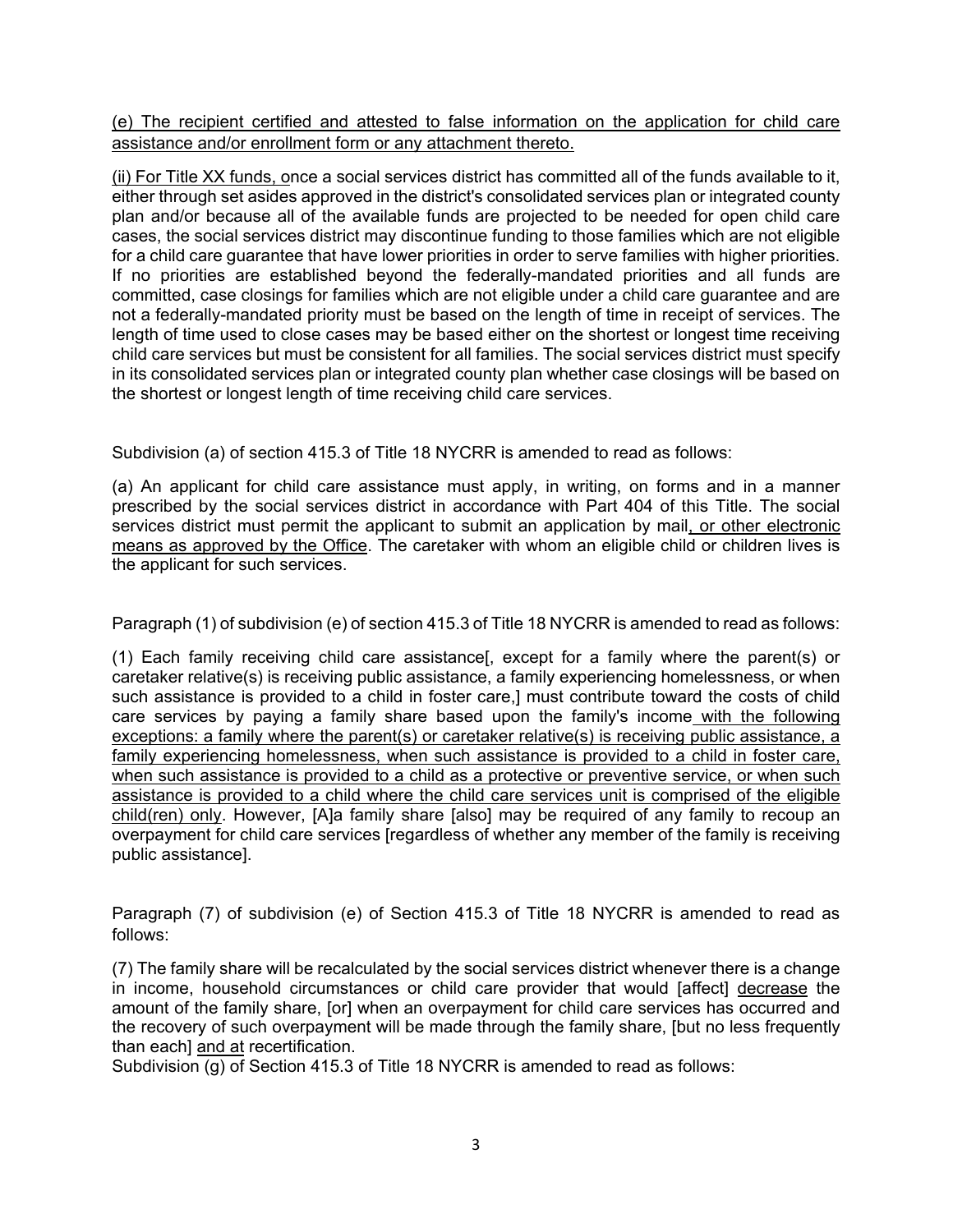(g) The child's caretaker is responsible for responding to and providing documentation requested for an investigation, audit, or program review by a social services district, the Office, or other authorized agency to verify the accuracy and completeness of information on the application including, but not limited to, household circumstances, need for child care, and compliance with the caretaker's responsibilities under this section. The caretaker's failure to respond to or comply with requests for documentation constitutes an appropriate basis for the social services district to deny an application for child care assistance or to close the child care assistance case in accordance with 415.2(d)(4).

Subparagraph (iv) of paragraph (1) of subdivision (a) of Section 415.4 of Title 18 NYCRR is amended to read as follows:

(iv) a recipient's responsibility for notifying the social services district immediately of any change in financial circumstances that puts the family income over 85 percent of the state median income, living arrangements, employment, household composition, child care provider or other circumstances that affect the family's need or eligibility for child care services;

Paragraph (4) of subdivision (a) of Section 415.4 of Title 18 NYCRR is amended to read as follows:

(4) If an application for child care assistance is approved, the social services district must send written notice to the applicant for child care services, in accordance with section 404.1(f) of this Title. The notice must include: the determination of eligibility for child care services; the family share to be paid by the applicant, if required; the effective date(s) of such family share and the family share payment procedures which must be followed; the period for which child care assistance is authorized; the name of the worker or unit responsible for case management and the telephone number; a statement regarding the continuing responsibility of the applicant or recipient to report any change in his or her status that would impact their continued eligibility; the right of the recipient to accept or reject the service; and the applicant's right to a fair hearing in accordance with Part 358 and section 404.1(f) of this Title.

Paragraph (1) of subdivision (b) of Section 415.4 of Title 18 NYCRR is amended to read as follows:

(1) Continuing eligibility for child care services must be redetermined [as often as case factors indicate, but no less frequently than] every 12 months and when case factors indicate that redetermination could be beneficial to the family by reducing family share or increasing subsidy; provided, however, that a social services district may not require the submission of a new application merely because the applicant is no longer eligible for public assistance or no longer eligible for a child care guarantee. The district must establish procedures to enable families to keep their child care services without interruption as long as the families remain eligible for such services including procedures to transfer families from one unit of the district to another when necessary.

(2) All factors concerning need and eligibility for child care services must be reconsidered, reevaluated and verified during redeterminations. The periodic redeterminations conducted by the social services district do not eliminate the responsibility of a recipient of child care services to report to such district any change in financial circumstances that puts the family income over 85 percent of the state median income, living arrangements, child care arrangements, employment,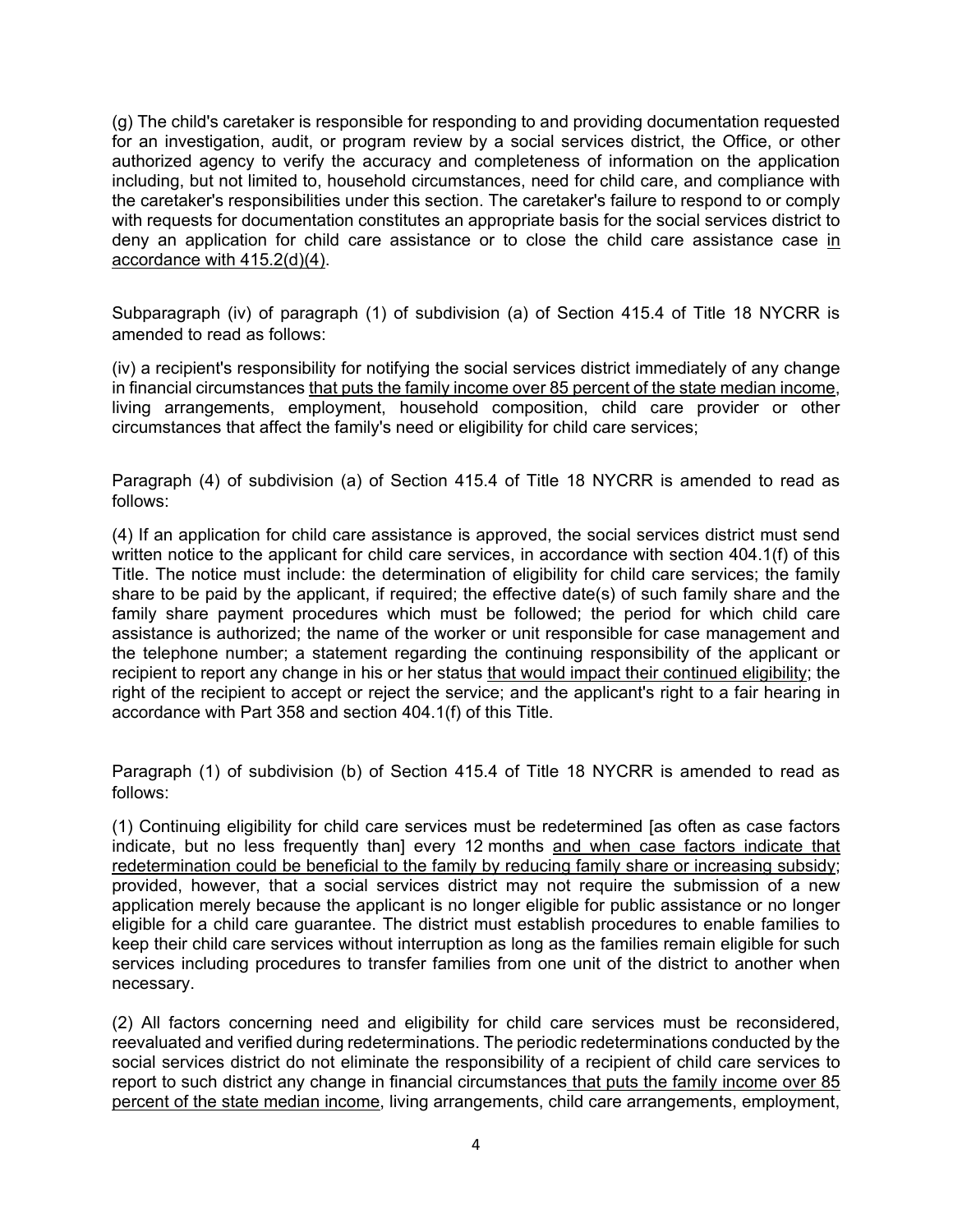household composition or other circumstances that affect the family's need or eligibility for child care services.

Paragraph (3) of subdivision (c) of Section 415.4 of Title 18 NYCRR is amended to read as follows:

(3) The child care services provided must be reasonably related to the hours of employment, education or training of a child's caretaker, as applicable, and permit time for delivery and pickup of the child. In the event the caretaker is no longer engaged in their approved activity during the 12-month eligibility period, the child care services must continue unless the recipient family has experienced a non-temporary cessation in work or attendance at a training or education program or experienced other circumstances set forth in 415.2(d)(4). Child care services must be provided, if needed, to enable an employed caretaker who works non-traditional hours to obtain up to eight hours of sleep if they have a child who is under the age of 6 and not in school for a full day. Child care services may be provided, if needed, to enable other employed caretakers who work non-traditional hours to obtain up to eight hours of sleep if the social services district indicates in its Child and Family Services Plan that it will provide such services.

Subparagraph (iii) of paragraph (8) of subdivision (e) of Section 415.4 of Title 18 NYCRR is amended to read as follows:

(iii) implement the process for closing child care cases[ for families other than those guaranteed child care assistance in accordance with 415.2(a)(1) of this Title, when the district has committed all available funds, whether through set asides approved in its Child and Family Services Plan and/or because all of the available funds are projected to be needed for open child care cases].

Paragraph (9) of subdivision (e) of Section 415.4 of Title 18 NYCRR is amended to read as follows:

(9) When a social services district implements the process for closing child care cases for families [other than those guaranteed child care services in accordance with 415.2(a)(1) of this Title because the district has committed all available funds, whether through set asides approved in its Child and Family Services Plan and/or because all of the available funds are projected to be needed for open child care cases], the district must:

 $(i)$  ...

(ii) ...

Subdivision (b) of Section 415.6 of Title 18 NYCRR is repealed and replaced as follows:

(b) Reimbursement for payment on behalf of children who are absent from child care is subject to the following conditions:

(1) The provider rendering the child care services must be duly licensed, registered, or enrolled to provide child care services.